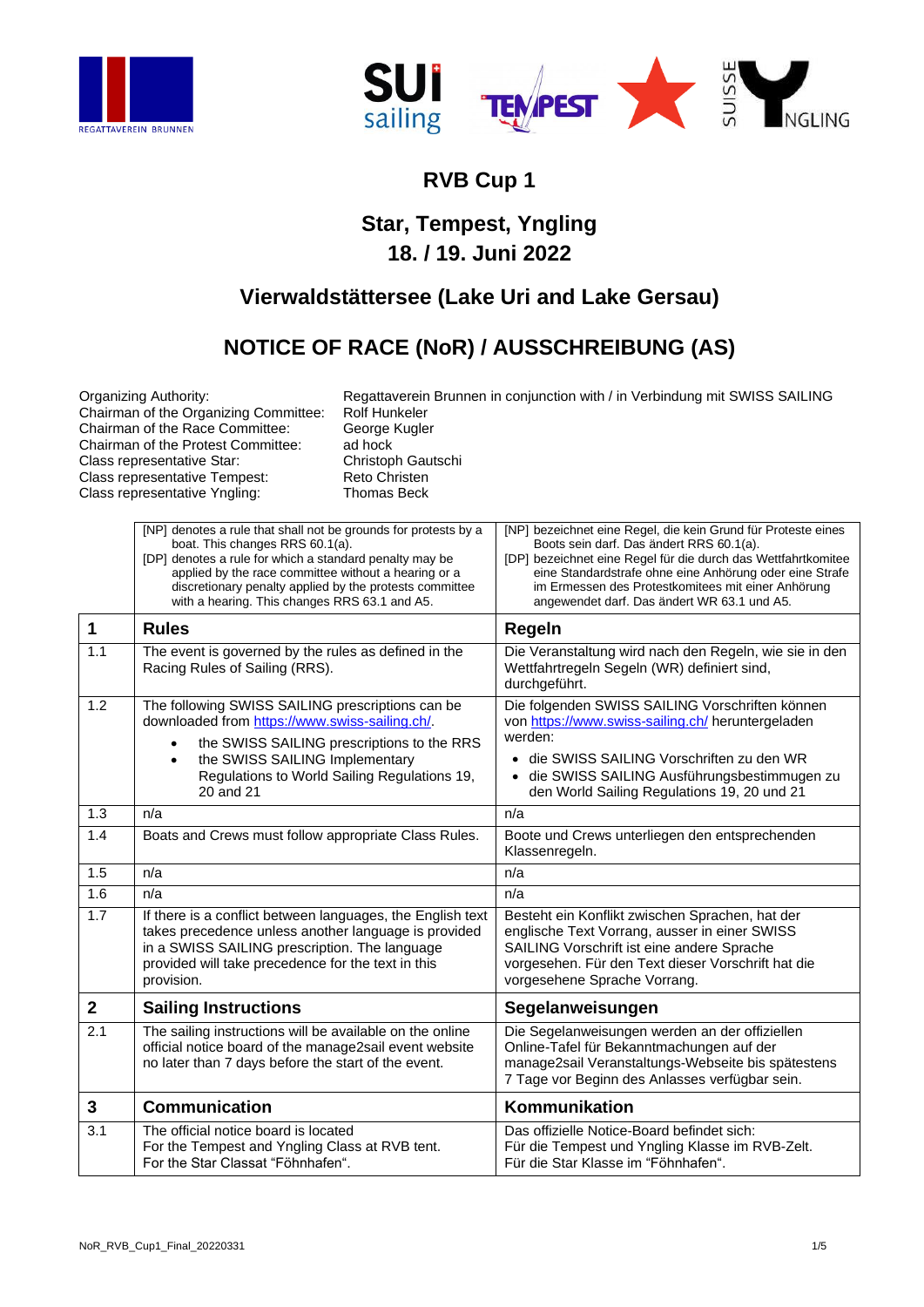





| $\overline{3.2}$ | [DP] While racing, except in an emergency, a boat shall<br>not make voice or data transmissions and shall not<br>receive voice or data communication that is not<br>available to all boats.                                                                                                                                                                                                                                                                                                                                                                                                                                                                                                   | [DP] Ausgenommen in einem Notfall darf ein Boot<br>während der Wettfahrt keine Sprach- oder Daten-<br>übermittlungen senden und es darf keine Sprach- oder<br>Datenkommunikation empfangen, die nicht allen Booten<br>zur Verfügung steht.                                                                                                                                                                                                                                                                                                                                                                                                                                                                                                                                                                               |
|------------------|-----------------------------------------------------------------------------------------------------------------------------------------------------------------------------------------------------------------------------------------------------------------------------------------------------------------------------------------------------------------------------------------------------------------------------------------------------------------------------------------------------------------------------------------------------------------------------------------------------------------------------------------------------------------------------------------------|--------------------------------------------------------------------------------------------------------------------------------------------------------------------------------------------------------------------------------------------------------------------------------------------------------------------------------------------------------------------------------------------------------------------------------------------------------------------------------------------------------------------------------------------------------------------------------------------------------------------------------------------------------------------------------------------------------------------------------------------------------------------------------------------------------------------------|
| 4                | <b>Eligibility and Entry</b>                                                                                                                                                                                                                                                                                                                                                                                                                                                                                                                                                                                                                                                                  | Teilnahmeberechtigung und Meldung                                                                                                                                                                                                                                                                                                                                                                                                                                                                                                                                                                                                                                                                                                                                                                                        |
| 4.1              | The event is open to all boats of the classes Star,<br>Tempest and Yngling.                                                                                                                                                                                                                                                                                                                                                                                                                                                                                                                                                                                                                   | Die Veranstaltung ist für alle Boote der Klassen Star,<br>Tempest und Yngling offen.                                                                                                                                                                                                                                                                                                                                                                                                                                                                                                                                                                                                                                                                                                                                     |
| 4.2              | Eligible boats may enter online on<br>https://www.manage2sail.com/de-CH/event/e48fc988-<br>8b00-44d4-b978-d85f74177c6b#!/<br>by no later than June 3 <sup>th</sup> and pay the entry fee as<br>stated in NoR 5.1.                                                                                                                                                                                                                                                                                                                                                                                                                                                                             | Teilnahmeberechtigte Boote können online auf<br>https://www.manage2sail.com/de-CH/event/e48fc988-<br>8b00-44d4-b978-d85f74177c6b#!/<br>bis spätestens 3. Juni melden und die Meldegebühr,<br>wie in AS 5.1 festgelegt, bezahlen.                                                                                                                                                                                                                                                                                                                                                                                                                                                                                                                                                                                         |
| 4.3              | Late entries will be accepted by no later than June 18th<br>and a late entry fee shall be paid as stated in NoR 5.1.                                                                                                                                                                                                                                                                                                                                                                                                                                                                                                                                                                          | Nachmeldungen werden bis spätestens 18. Juni<br>akzeptiert und eine Nachmeldegebühr muss bezahlt<br>werden, wie in AS 5.1 festgelegt.                                                                                                                                                                                                                                                                                                                                                                                                                                                                                                                                                                                                                                                                                    |
| 4.4<br>4.5       | The following information shall be produced at<br>registration:<br>Proof of membership of a member national<br>authority of World Sailing (MNA) or an<br>affiliated club or organization of a MNA for all<br>crew members. For Swiss competitors the<br>Swiss Sailing club member card is required.<br>Proof of the Swiss Sailing authorization for<br>$\bullet$<br>competitor's advertising for Swiss boats.<br>Proof of the third-party liability insurance as<br>$\bullet$<br>stated in NoR 21.<br>For competitors under 18 years of age a<br>$\bullet$<br>completed and signed parental (or guardian)<br>consent declaration form.<br>All crew members shall comply with article 2 of the | Folgende Dokumente sind bei der Registrierung<br>vorzuweisen:<br>Nachweis der Mitgliedschaft in einem<br>$\bullet$<br>nationalen Verband, der Mitglied von World<br>Sailing ist (MNA), in einem, einem MNA<br>angeschlossenen Club oder einer<br>angeschlossenen Organisation für alle<br>Besatzungsmitglieder. Für Schweizer<br>Teilnehmer ist die Swiss Sailing Club Member<br>Card erforderlich.<br>Nachweis der Swiss Sailing Bewilligung für<br>$\bullet$<br>Teilnehmerwerbung für Schweizer Boote.<br>Nachweis der Haftpflichtversicherung wie in<br>$\bullet$<br>AS 21 festgelegt.<br>Für Teilnehmer jünger als 18 Jahre eine<br>$\bullet$<br>ausgefüllte und unterschriebene<br>Einwilligungserklärung eines Elternteils (oder<br>einer Aufsichtsperson.<br>Alle Besatzungsmitglieder müssen Artikel 2 der SWISS |
|                  | SWISS SAILING Implementary Regulations to World<br>Sailing Regulation 19. https://www.swiss-<br>sailing.ch/racing/regatta/teilnehmende-an-einer-regatta                                                                                                                                                                                                                                                                                                                                                                                                                                                                                                                                       | SAILING Ausführungsbestimmungen zur World Sailing<br>Regulation 19 einhalten. https://www.swiss-<br>sailing.ch/racing/regatta/teilnehmende-an-einer-regatta                                                                                                                                                                                                                                                                                                                                                                                                                                                                                                                                                                                                                                                              |
| 4.6              | The person in charge shall be a member of the class<br>association > refer to class rules 1.4.                                                                                                                                                                                                                                                                                                                                                                                                                                                                                                                                                                                                | Die verantwortliche Person muss Mitglied der<br>Klassenvereinigung sein > siehe Klassenregeln 1.4.                                                                                                                                                                                                                                                                                                                                                                                                                                                                                                                                                                                                                                                                                                                       |
| 4.7              | n/a                                                                                                                                                                                                                                                                                                                                                                                                                                                                                                                                                                                                                                                                                           | n/a                                                                                                                                                                                                                                                                                                                                                                                                                                                                                                                                                                                                                                                                                                                                                                                                                      |
| 5                | <b>Fees</b>                                                                                                                                                                                                                                                                                                                                                                                                                                                                                                                                                                                                                                                                                   | Gebühren                                                                                                                                                                                                                                                                                                                                                                                                                                                                                                                                                                                                                                                                                                                                                                                                                 |
| 5.1              | The entry fee is as follows and shall be paid at the time<br>when entering:<br>Star<br>CHF150.-<br>Tempest<br>CHF 85.-<br>CHF 90 .-<br>Yngling<br>The entry fee includes:<br>Tempest und Yngling Class:<br>• Parking "Stone Quarry" for one car per boat<br>• Free beer or soft drinks every day after returning to<br>the harbour<br>Star Class:<br>• Parking "Rosenhof" for one car per boat<br>• Free beer or soft drinks every day after returning to<br>the harbour<br>• Dinner Saturday evening for 2 people excluding                                                                                                                                                                  | Die Meldegebühr ist wie folgt und muss zum Zeitpunkt<br>der Meldung bezahlt werden:<br><b>Star</b><br>CHF 150.-<br>CHF 85.-<br>Tempest<br>CHF 90 .-<br>Yngling<br>In der Meldegebühr enthalten sind:<br>Tempest und Yngling Klasse:<br>• Parkplatz "Steinbruch" für 1 Auto pro Boots-Crew<br>• Freibier oder Mineral jeden Tag nach der Rückkehr<br>in den Hafen<br>Star Klasse:<br>• Parkplatz "Rosenhof" für 1 Auto pro Boots-Crew<br>• Freibier oder Mineral jeden Tag nach der Rückkehr<br>in den Hafen<br>• Nachtessen am Samstagabend für 2 Personen exkl.                                                                                                                                                                                                                                                         |
|                  | aperitif and drinks                                                                                                                                                                                                                                                                                                                                                                                                                                                                                                                                                                                                                                                                           | Apéro und Getränke                                                                                                                                                                                                                                                                                                                                                                                                                                                                                                                                                                                                                                                                                                                                                                                                       |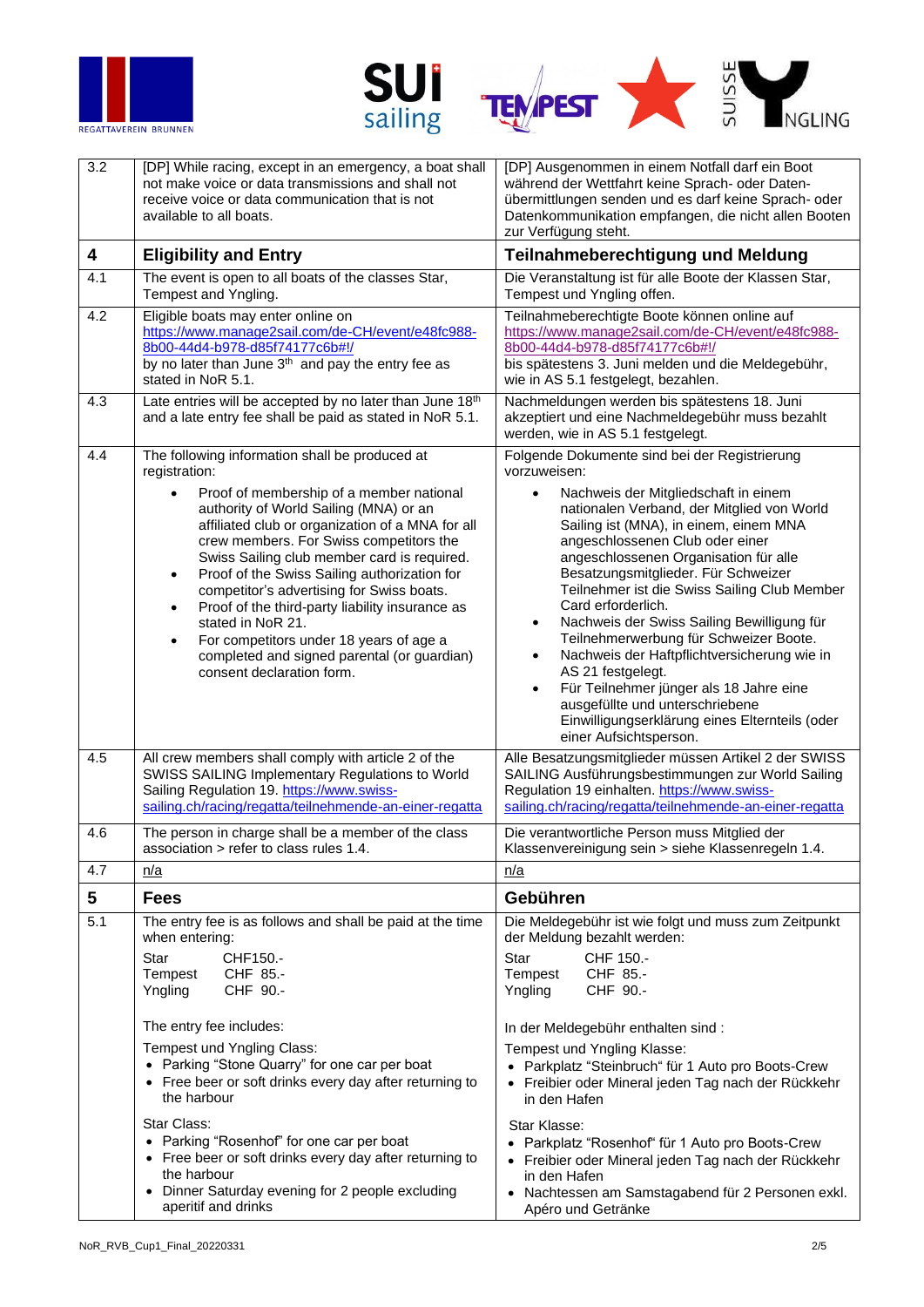





|                 | The entry fee shall be paid un the following bank<br>account:<br>IBAN:<br>CH37 0077 7001 7181 9100 2<br>BIC:<br>KBSZCH22XXX<br>Schwyzer Kantonalbank, 64431 Schwyz<br>Bank:<br>Regattaverein Brunnen, 6440 Brunnen<br>Owner:<br>These fees are due, even if a boat withdraws the entry<br>later or does not show up. They will only be refunded if<br>the entry is rejected or cancelled by the organizing<br>authority or the race committee or if the event is<br>cancelled or the competitor is prevented from attending<br>due to any governmental health regulation. | Das Meldegeld ist auf folgendes Bankkonto zu<br>bezahlen:<br>IBAN:<br>CH37 0077 7001 7181 9100 2<br>BIC:<br>KBSZCH22XXX<br>Bank:<br>Schwyzer Kantonalbank, 64431 Schwyz<br>Regattaverein Brunnen, 6440 Brunnen<br>Owner:<br>Diese Gebühren sind geschuldet, auch wenn ein Boot<br>die Meldung später zurücknimmt oder nicht erscheint.<br>Sie werden nur zurückerstattet, wenn die Meldung vom<br>Veranstalter oder Wettfahrtkomitee zurückgewiesen<br>oder annulliert wird oder die Veranstaltung annulliert<br>wird oder der Teilnehmer wegen irgendeiner<br>behördlichen Gesundheitsverordnung an der Teilnahme<br>verhindert ist. |
|-----------------|---------------------------------------------------------------------------------------------------------------------------------------------------------------------------------------------------------------------------------------------------------------------------------------------------------------------------------------------------------------------------------------------------------------------------------------------------------------------------------------------------------------------------------------------------------------------------|---------------------------------------------------------------------------------------------------------------------------------------------------------------------------------------------------------------------------------------------------------------------------------------------------------------------------------------------------------------------------------------------------------------------------------------------------------------------------------------------------------------------------------------------------------------------------------------------------------------------------------------|
| 5.2             | Other fees:<br>Additional Parking for cars.                                                                                                                                                                                                                                                                                                                                                                                                                                                                                                                               | Weitere Gebühren:<br>Zusätzliche Parkplätze für Autos.                                                                                                                                                                                                                                                                                                                                                                                                                                                                                                                                                                                |
| $6\phantom{1}6$ | <b>Advertising</b>                                                                                                                                                                                                                                                                                                                                                                                                                                                                                                                                                        | Werbung                                                                                                                                                                                                                                                                                                                                                                                                                                                                                                                                                                                                                               |
| 6.1             | n/a                                                                                                                                                                                                                                                                                                                                                                                                                                                                                                                                                                       | n/a                                                                                                                                                                                                                                                                                                                                                                                                                                                                                                                                                                                                                                   |
| $\overline{7}$  | <b>Format</b>                                                                                                                                                                                                                                                                                                                                                                                                                                                                                                                                                             | <b>Format</b>                                                                                                                                                                                                                                                                                                                                                                                                                                                                                                                                                                                                                         |
| 7.1             | The event consists of a single series.                                                                                                                                                                                                                                                                                                                                                                                                                                                                                                                                    | Die Veranstaltung besteht aus einer einfachen Serie.                                                                                                                                                                                                                                                                                                                                                                                                                                                                                                                                                                                  |
| 8               | <b>Schedule</b>                                                                                                                                                                                                                                                                                                                                                                                                                                                                                                                                                           | Zeitplan                                                                                                                                                                                                                                                                                                                                                                                                                                                                                                                                                                                                                              |
| 8.1             | Registration / Race Office:                                                                                                                                                                                                                                                                                                                                                                                                                                                                                                                                               | Anmeldung / Regattabüro:                                                                                                                                                                                                                                                                                                                                                                                                                                                                                                                                                                                                              |
|                 | Tempest and Yngling Klasse > Marina Fallenbach:<br>Star Class > Föhnhafen:<br>June 17th<br>Friday<br>$17:00 - 20:00$<br>Saturday<br>June 18 <sup>th</sup><br>$07:30 - 09:30$                                                                                                                                                                                                                                                                                                                                                                                              | Tempest und Yngling Klasse > Marina Fallenbach:<br>Star Class > Föhnhafen<br>Freitag<br>$17:00 - 20:00$<br>17. Juni<br>Samstag<br>$07:30 - 09:30$<br>18. Juni                                                                                                                                                                                                                                                                                                                                                                                                                                                                         |
| 8.2             | n/a                                                                                                                                                                                                                                                                                                                                                                                                                                                                                                                                                                       | n/a                                                                                                                                                                                                                                                                                                                                                                                                                                                                                                                                                                                                                                   |
| 8.3             | Dates of racing:                                                                                                                                                                                                                                                                                                                                                                                                                                                                                                                                                          | Datum der Wettfahrten:                                                                                                                                                                                                                                                                                                                                                                                                                                                                                                                                                                                                                |
|                 | Date<br>Star, Tempest and Yngling<br>Saturday June 18th<br>racing<br>June 19th<br>Sunday<br>racing                                                                                                                                                                                                                                                                                                                                                                                                                                                                        | Star, Tempest und Yngling<br>Datum<br>Wettfahrt<br>Samstag 18. Juni<br>Sonntag 19. Juni<br>Wettfahrt                                                                                                                                                                                                                                                                                                                                                                                                                                                                                                                                  |
| 8.4             | Scheduled number of races:                                                                                                                                                                                                                                                                                                                                                                                                                                                                                                                                                | Anzahl der geplanten Wettfahrten:                                                                                                                                                                                                                                                                                                                                                                                                                                                                                                                                                                                                     |
|                 | <b>Class</b><br>No. per day<br>Maximum No.<br>Star<br>7<br>4<br>$\overline{7}$<br>Tempest<br>4<br>7<br>4<br>Yngling<br>An extra race may be sailed on any day to enable the<br>full number of scheduled races to be completed.                                                                                                                                                                                                                                                                                                                                            | Klasse<br>Maximale Anz.<br>Anzahl pro Tag<br>Star<br>7<br>4<br>7<br>Tempest<br>4<br>$\overline{7}$<br>4<br>Yngling<br>Eine zusätzliche Wettfahrt kann an jedem Tag gesegelt<br>werden, um es zu ermöglichen, die volle Anzahl der<br>Wettfahrten abzuschliessen.                                                                                                                                                                                                                                                                                                                                                                      |
| 8.5             | The scheduled time of the first warning signal will be on<br>the first racing day at 11:30, on the following racing<br>days at 11:00.                                                                                                                                                                                                                                                                                                                                                                                                                                     | Die geplante Zeit für das erste Ankündigungssignal ist<br>am ersten Wettfahrttag um 11:30 an den folgenden<br>Wettfahrttagen um 11:00.                                                                                                                                                                                                                                                                                                                                                                                                                                                                                                |
| 8.6             | On the last scheduled day of racing no warning signal<br>will be made after 15:00.                                                                                                                                                                                                                                                                                                                                                                                                                                                                                        | Am letzten geplanten Wettfahrttag wird nach 15:00 kein<br>Ankündigungssignal gegeben.                                                                                                                                                                                                                                                                                                                                                                                                                                                                                                                                                 |
| 8.7             | The following social events will be organized:                                                                                                                                                                                                                                                                                                                                                                                                                                                                                                                            | Folgende gesellschaftliche Anlässe werden organisiert:                                                                                                                                                                                                                                                                                                                                                                                                                                                                                                                                                                                |
|                 | Star Class:<br>Dinner Saturday evening, 19.00                                                                                                                                                                                                                                                                                                                                                                                                                                                                                                                             | Star Klasse:<br>Nachtessen am Samstagabend, 19.00                                                                                                                                                                                                                                                                                                                                                                                                                                                                                                                                                                                     |
| 9               | <b>Equipment inspection</b>                                                                                                                                                                                                                                                                                                                                                                                                                                                                                                                                               | Ausrüstungskontrolle                                                                                                                                                                                                                                                                                                                                                                                                                                                                                                                                                                                                                  |
| 9.1             | n/a                                                                                                                                                                                                                                                                                                                                                                                                                                                                                                                                                                       | n/a                                                                                                                                                                                                                                                                                                                                                                                                                                                                                                                                                                                                                                   |
| 9.2             | n/a                                                                                                                                                                                                                                                                                                                                                                                                                                                                                                                                                                       | n/a                                                                                                                                                                                                                                                                                                                                                                                                                                                                                                                                                                                                                                   |
| 9.3             | n/a                                                                                                                                                                                                                                                                                                                                                                                                                                                                                                                                                                       | n/a                                                                                                                                                                                                                                                                                                                                                                                                                                                                                                                                                                                                                                   |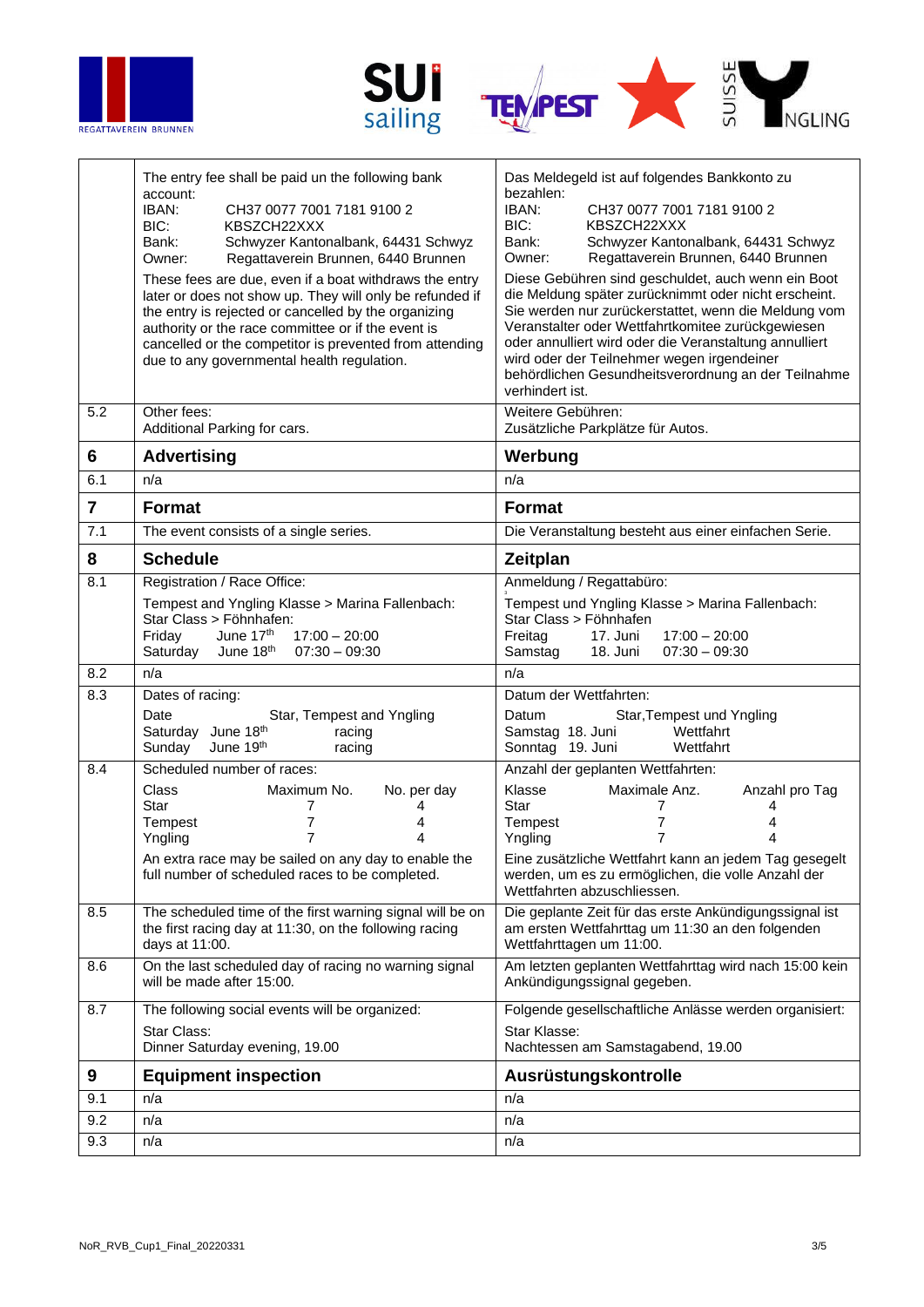





| 10   | <b>Venue</b>                                                                                                                                                                                                                                                    | Veranstaltungsort                                                                                                                                                                                                                                                                                                                                  |
|------|-----------------------------------------------------------------------------------------------------------------------------------------------------------------------------------------------------------------------------------------------------------------|----------------------------------------------------------------------------------------------------------------------------------------------------------------------------------------------------------------------------------------------------------------------------------------------------------------------------------------------------|
| 10.1 | Attachment A1 shows the location of the venue.<br>Attachment A2 shows the location "Föhnhafen".                                                                                                                                                                 | Anhang A1 zeigt die Lage der "Marina Fallenbach".<br>Anhang A2 zeigt die Lage des "Föhnhafens".                                                                                                                                                                                                                                                    |
| 10.2 | Attachment B shows the location of the racing areas.                                                                                                                                                                                                            | Anhang B zeigt die Lage der Wettfahrtgebiete.                                                                                                                                                                                                                                                                                                      |
| 11   | <b>Courses</b>                                                                                                                                                                                                                                                  | <b>Bahnen</b>                                                                                                                                                                                                                                                                                                                                      |
| 11.1 | Up-and-Down courses to be sailed.                                                                                                                                                                                                                               | Up-und-Down Kurse werden gesegelt.                                                                                                                                                                                                                                                                                                                 |
| 12   | <b>Penalty System</b>                                                                                                                                                                                                                                           | <b>Strafsystem</b>                                                                                                                                                                                                                                                                                                                                 |
| 12.1 | RRS 44.1 is changed so that the Two-Turns Penalty is<br>replaced by the One-Turn Penalty.                                                                                                                                                                       | Regel 44.1 wird geändert, so dass die Zwei-Drehungen-<br>Strafe durch die Ein-Drehung-Strafe ersetzt ist.                                                                                                                                                                                                                                          |
| 12.2 | n/a                                                                                                                                                                                                                                                             | n/a                                                                                                                                                                                                                                                                                                                                                |
| 12.3 | n/a                                                                                                                                                                                                                                                             | n/a                                                                                                                                                                                                                                                                                                                                                |
| 13   | <b>Scoring</b>                                                                                                                                                                                                                                                  | Wertung                                                                                                                                                                                                                                                                                                                                            |
| 13.1 | n/a                                                                                                                                                                                                                                                             | n/a                                                                                                                                                                                                                                                                                                                                                |
| 13.2 | (a) When fewer than 4 races have been completed, a<br>boat's series score will be the total of her race<br>scores.<br>(b) When 4 or more races have been completed, a<br>boat's series score will be the total of her race<br>scores excluding her worst score. | (a) Wenn weniger als 4 Wettfahrten abgeschlossen<br>worden sind, wird die Serienwertung eines Bootes<br>die Summe seiner Wettfahrtwertungen sein.<br>(b) Wenn 4 oder mehr Wettfahrten abgeschlossen<br>worden sind, wird die Serienwertung eines Bootes<br>die Summe seiner Wettfahrtwertungen ausge-<br>nommen seiner schlechtesten Wertung sein. |
| 14   | <b>Support Person Vessels</b>                                                                                                                                                                                                                                   | Fahrzeuge von unterstützenden Personen                                                                                                                                                                                                                                                                                                             |
| 14.1 | [DP] [NP] Support person vessels shall be registered at<br>the race office before the event and comply with the<br>support person vessels regulation of the event.                                                                                              | [DP] [NP] Fahrzeuge von unterstützenden Personen<br>müssen vor der Veranstaltung beim Wettfahrtbüro<br>angemeldet werden und den Verordnungen für<br>Fahrzeuge von unterstützenden Personen entsprechen.                                                                                                                                           |
| 14.2 | [DP] [NP] Support person vessels and support person<br>vessels drivers shall comply with the legal<br>requirements.                                                                                                                                             | [DP] [NP] Fahrzeuge von unterstützenden Personen<br>müssen den gesetzlichen Erfordernissen entsprechen<br>und Fahrer von Fahrzeugen von unterstützenden<br>Personen müssen sie einhalten.                                                                                                                                                          |
| 14.3 | Support person vessels will be part of the security<br>arrangement for the event.                                                                                                                                                                               | Fahrzeuge von unterstützenden Personen werden Teil<br>des Sicherheits-Dispositivs der Veranstaltung sein.                                                                                                                                                                                                                                          |
| 14.4 | The organizing authority coordinates the applications<br>for local licenses, permissions, or documents with the<br>respective authorities.                                                                                                                      | Der Veranstalter koordiniert die Anträge für lokale<br>Lizenzen, Bewilligungen und Dokumente bei den<br>zuständigen Behörden.                                                                                                                                                                                                                      |
| 15   | <b>Chartered or loaned boats</b>                                                                                                                                                                                                                                | Gemietete oder ausgeliehene Boote                                                                                                                                                                                                                                                                                                                  |
| 15.1 | n/a                                                                                                                                                                                                                                                             | n/a                                                                                                                                                                                                                                                                                                                                                |
| 16   | <b>Berthing</b>                                                                                                                                                                                                                                                 | Liegeplätze                                                                                                                                                                                                                                                                                                                                        |
| 16.1 | [DP] [NP] Boats shall be kept in their assigned places in<br>the harbour or ashore.<br>Tempest- and Yngling-boats "Marina Fallenbach"<br>Star-boats "Föhnhafen Brunnen"                                                                                         | [DP] [NP] Boote müssen auf ihren zugewiesenen<br>Liegeplätzen im Hafen oder an Land liegen.<br>• Tempest- und Yngling-Boote «Marina Fallenbach"<br>Star-Boote "Föhnhafen Brunnen»<br>$\bullet$                                                                                                                                                     |
| 17   | <b>Launching and Hauling-out</b>                                                                                                                                                                                                                                | <b>Ein- und Auswassern</b>                                                                                                                                                                                                                                                                                                                         |
| 17.1 | n/a                                                                                                                                                                                                                                                             | n/a                                                                                                                                                                                                                                                                                                                                                |
| 17.2 | Launching and hauling out will be organized by the<br>organizing authority.<br>To all sailors who arrive on Thursday, June 16th or<br>earlier please park on Muotaplatz (CHF 5.-/24 h) or<br>contact Regattaverein Brunnen,<br>Phone +41 79 679 10 38.          | Das Ein- und Auswassern wird durch den Veranstalter<br>organisiert.<br>Segler welche am Donnerstag, 16. Juni oder früher<br>anreisen bitten wir auf dem Muotaplatz (CHF 5.- / 24h)<br>zu parkieren oder den Regattaverein Brunnen zu<br>kontaktieren, Telefon +41 79 679 10 38.                                                                    |
| 18   | <b>Diving Equipment and Plastic Pools</b>                                                                                                                                                                                                                       | Tauchausrüstung und Plastikbecken                                                                                                                                                                                                                                                                                                                  |
| 18.1 | n/a                                                                                                                                                                                                                                                             | n/a                                                                                                                                                                                                                                                                                                                                                |